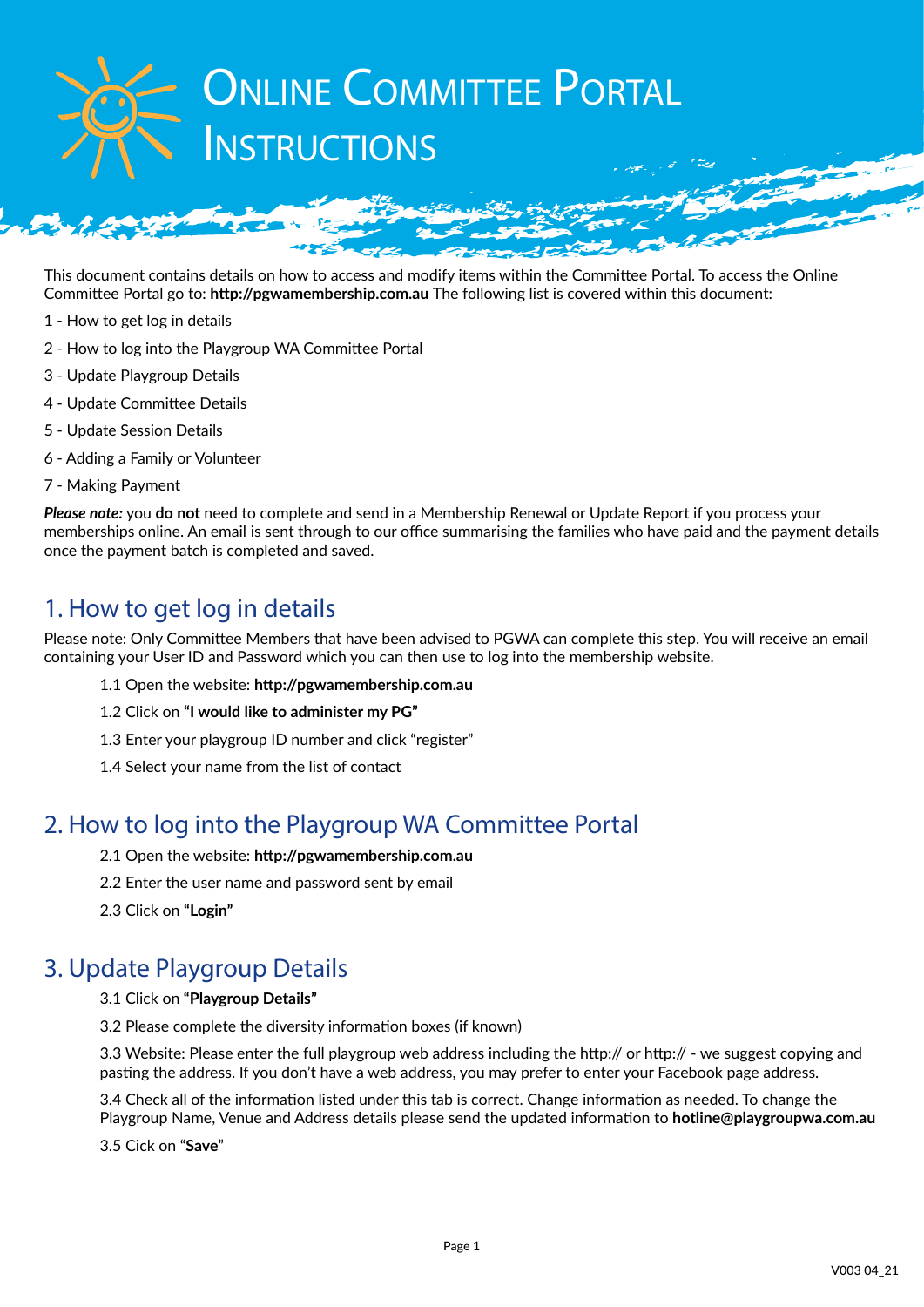

## 4. Update Committee Details

*When doing Committee handover* please ensure that the *last* task is to change your record be cause you will instantly lose access to the system.

- 4.1 Click on **"Contacts"**
- 4.2 If replacing a committee member click on **"Add a new contact for this role"**, enter details

and click **"save"**

4.3 If updating a current committee member's details click **"Edit this contacts details"**,

update details and click **"save"**

*Please note:* The Enrolment Officer will have their email address as the contact on the Playgroup WA website. If they do not wish for this to happen please update the enrolment officer one contact to **hotline@playgroupwa.com.au**

## 5. Update Session Details

- 5.1 Click on "**Sessions**"
- 5.2 If adding a new session
	- a. Click on **"Add a session"**, then enter session details
	- b. Click on **"Save"**
- 5.3 If updating a current session
	- a. Click on **"Edit this session's details"** next to the session to be updated
	- b. Make relevant changes
	- c. Click on **"Save"**
- 5.4 If the playgroup is not accepting referrals or the session is full
	- a. Click on **"Edit this session's details"** next to the session to be updated
	- b. Under **"Session closed"** click on **"Don't accept new attendees"**
	- c. Click on **"Save"**

## 6. Adding a Family or Volunteer

- 6.1 Click on **"Families"**
- 6.2 **Adding a New Family**
	- a. Click on **"Add family/volunteer/paid elsewhere"**
	- b. Select the member type **"A family who has paid"**
	- c. Select the member's fee type Family, Playgroup Plus (for concession card holders)
	- or Family Day Carer

d. Complete all fields including child's details and session attended. (*Please note:* All fields must be completed except Country of Birth, Parent's Date of Birth and Mobile Number)

e. Click on **"save"**

#### 6.3 **Adding a Family Who Has Paid at Another Playgroup**

- a. Click on **"Add family/volunteer/paid elsewhere"**
- b. Select the member type **"A family who has paid elsewhere"**
- c. Enter member's ID number and click **"Add member"**
- d. Select the member's fee type Family, Playgroup Plus (for concession card holders)
- or Family Day Carer.
- e. Update any details that have changed and ensure the session attended is selected *(Please note:* All fields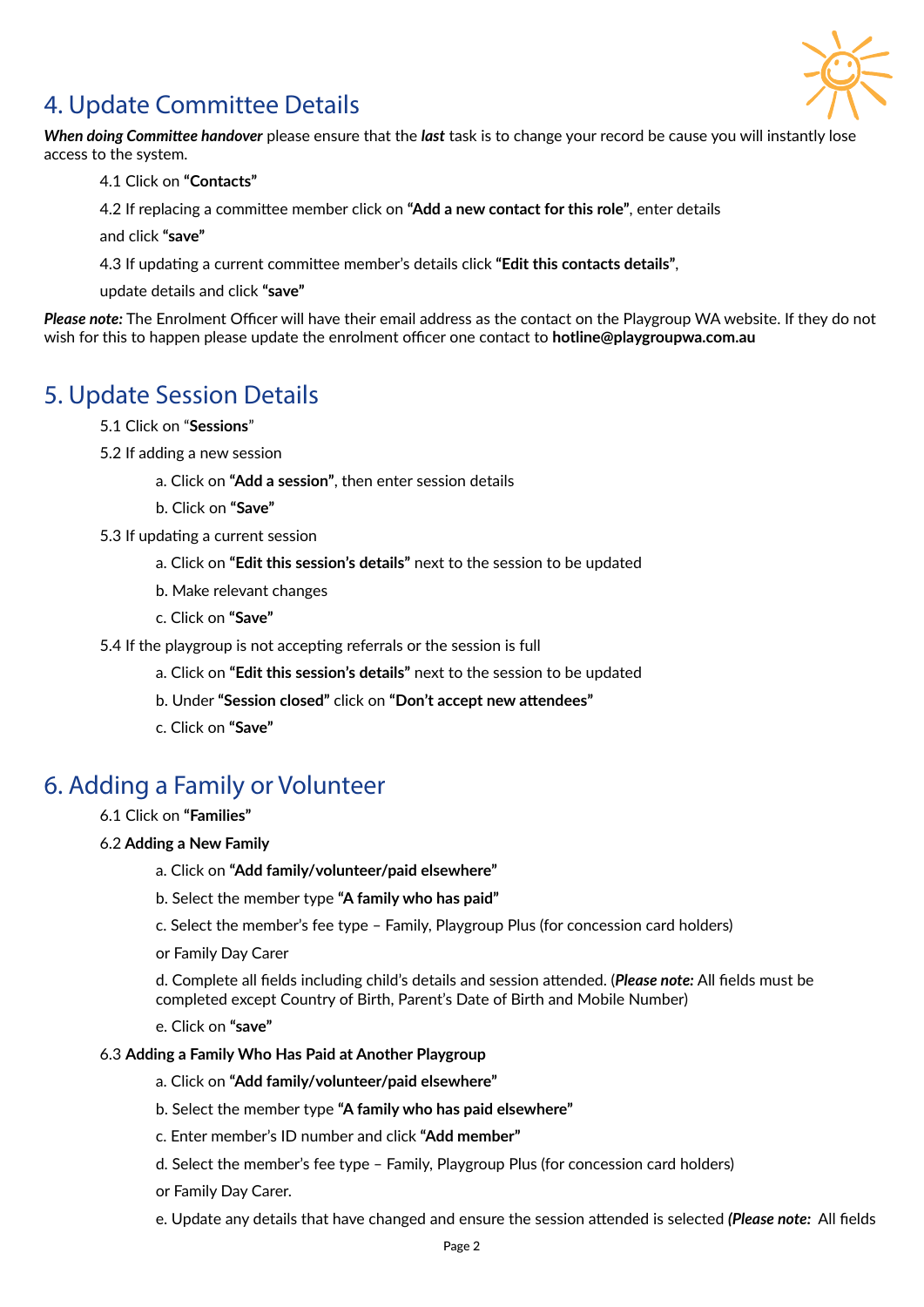

must be completed except Country of Birth, Parent's Date of Birth, Mobile Number and Email address)

f. Click on **"save"**

#### 6.4 **Adding a Volunteer**

a.Click on **"Add family/volunteer/paid elsewhere"**

b. Select the member type **"Add Volunteer"**

c. Enter Volunteer details and the session they attend (*Please note:* All fields must be completed except Country of Birth, Parent's Date of Birth and Mobile Number)

d. Click on **"Save"**

#### 6.5 **Updating a Current Family Member**

- a. Click on **"Families"**
- b. Click on **"Edit Details"** next to the family being updated
- c. Make relevant changes
- d. Click on **"Save"**

#### 6.6 **Renewing a Current Family Member**

- a. Click on **"Families"**
- b. Click on **"Edit Details"** next to the family being updated
- c. Update the member Fee Type
- d. Click **"Save"**

#### 6.7 **Updating a Current Family Member to Inactive (non-renewing)**

- a. Click on **"Families"**
- b. Click on **"Edit Details"** next to the family being updated
- c. Select **"Inactive"**
- d. Click **"Save"**

### 7. Making Payment

7.1 Click on **"Payments"**

7.2 Click on "Add a Payment Batch"

7.3 Select **"Payment Type"**, eg Cheque, Money Order, EFT etc

Cheque Payments: Please complete the cheque number, BSB, Account Number and Account Name fields.

Cash Payments: Please hand deliver to the PGWA Head Office in North Perth, please do not send via the mail.

7.4 Complete **"Sent Date"** field (*Please note:* This field must be completed withthe date that the payment is being paid/send to Playgroup WA (Inc)

7.5 Click on **"Payment Note"** field (*Please note:* This field can be used for any additional information including Reciept Number and date payment was made for EFT payments.

7.6 Complete Payment Breakdown (Please note: Click on tick box next to each family you wish to pay for)

7.7 Click on "Save" (*Please note:* A summary of the payment and the list of the families relating to this payment will automatically be send to the Playgroup WA office once this is saved.

*Please note: There is an option to print the payment page and we advise you do this so you have a copy of the paynment for your records.*

7.8 Promptly send payment by EFT, Cheque or Money Order.

If you have any queries please do not hesitate to contact the Administration Team on **1800 171 882** or **08 9228 8088**.